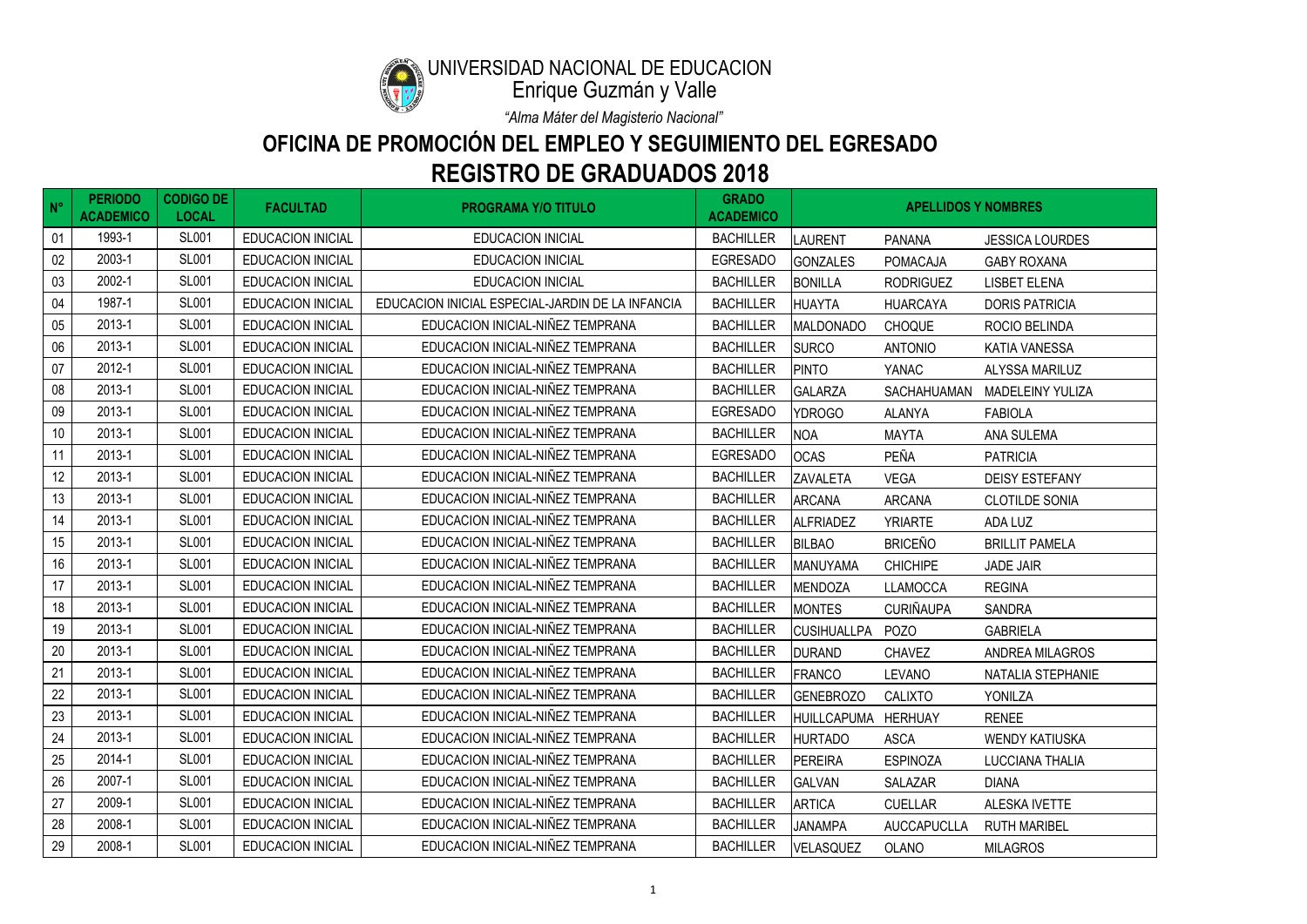

### UNIVERSIDAD NACIONAL DE EDUCACIÓN

Enrique Guzmán y Valle

| $N^{\circ}$ | <b>PERIODO</b><br><b>ACADEMICO</b> | <b>CODIGO DE</b><br><b>LOCAL</b> | <b>FACULTAD</b>          | <b>PROGRAMA Y/O TITULO</b>       | <b>GRADO</b><br><b>ACADEMICO</b> | <b>APELLIDOS Y NOMBRES</b> |                  |                               |
|-------------|------------------------------------|----------------------------------|--------------------------|----------------------------------|----------------------------------|----------------------------|------------------|-------------------------------|
| 30          | 2007-1                             | <b>SL001</b>                     | <b>EDUCACION INICIAL</b> | EDUCACION INICIAL-NIÑEZ TEMPRANA | <b>BACHILLER</b>                 | <b>CASTRO</b>              | <b>SANABRIA</b>  | <b>CLARISA MIRIAM</b>         |
| 31          | 2009-1                             | <b>SL001</b>                     | <b>EDUCACION INICIAL</b> | EDUCACION INICIAL-NIÑEZ TEMPRANA | <b>BACHILLER</b>                 | <b>MARTINEZ</b>            | <b>VEGA</b>      | <b>SOLEDAD MILAGROS</b>       |
| 32          | 2010-1                             | <b>SL001</b>                     | <b>EDUCACION INICIAL</b> | EDUCACION INICIAL-NIÑEZ TEMPRANA | <b>BACHILLER</b>                 | <b>PERALTA</b>             | <b>GUTIERREZ</b> | <b>JENNIFER BERIT</b>         |
| 33          | 2010-1                             | <b>SL001</b>                     | <b>EDUCACION INICIAL</b> | EDUCACION INICIAL-NIÑEZ TEMPRANA | <b>EGRESADO</b>                  | <b>CRUZADO</b>             | LAM              | <b>JHOSELYN AKEMI</b>         |
| 34          | 2011-1                             | <b>SL001</b>                     | <b>EDUCACION INICIAL</b> | EDUCACION INICIAL-NIÑEZ TEMPRANA | <b>BACHILLER</b>                 | <b>MAMANI</b>              | <b>CHAVEZ</b>    | <b>MARGOT TEODORA</b>         |
| 35          | 2010-1                             | <b>SL001</b>                     | EDUCACION INICIAL        | EDUCACION INICIAL-NIÑEZ TEMPRANA | <b>EGRESADO</b>                  | <b>RODRIGUEZ</b>           | <b>RAMOS</b>     | <b>MARCELA MADELEIS DORIS</b> |
| 36          | 2010-1                             | <b>SL001</b>                     | <b>EDUCACION INICIAL</b> | EDUCACION INICIAL-NIÑEZ TEMPRANA | <b>BACHILLER</b>                 | <b>RUIZ</b>                | <b>JARA</b>      | ROCIO ELIZABETH               |
| 37          | 2011-1                             | <b>SL001</b>                     | <b>EDUCACION INICIAL</b> | EDUCACION INICIAL-NIÑEZ TEMPRANA | <b>BACHILLER</b>                 | <b>VELASCO</b>             | <b>QUINCHORI</b> | <b>VASTY RUBI</b>             |
| 38          | 2011-1                             | <b>SL001</b>                     | <b>EDUCACION INICIAL</b> | EDUCACION INICIAL-NIÑEZ TEMPRANA | <b>BACHILLER</b>                 | <b>BARRIENTOS</b>          | <b>BARRIAL</b>   | <b>VIVIANA</b>                |
| 39          | 2011-1                             | <b>SL001</b>                     | <b>EDUCACION INICIAL</b> | EDUCACION INICIAL-NIÑEZ TEMPRANA | <b>BACHILLER</b>                 | <b>BAUTISTA</b>            | <b>ARTICA</b>    | <b>SANDY ISABEL</b>           |
| 40          | 2011-1                             | <b>SL001</b>                     | <b>EDUCACION INICIAL</b> | EDUCACION INICIAL-NIÑEZ TEMPRANA | <b>BACHILLER</b>                 | <b>SALINAS</b>             | <b>ORIHUELA</b>  | <b>NOEMI</b>                  |
| 41          | 2011-1                             | <b>SL001</b>                     | EDUCACION INICIAL        | EDUCACION INICIAL-NIÑEZ TEMPRANA | <b>EGRESADO</b>                  | <b>BUTRON</b>              | <b>BAZAN</b>     | <b>WENDY</b>                  |
| 42          | 2012-1                             | <b>SL001</b>                     | <b>EDUCACION INICIAL</b> | EDUCACION INICIAL-NIÑEZ TEMPRANA | <b>BACHILLER</b>                 | <b>TICSE</b>               | <b>LIVIAC</b>    | <b>JENIFER LIDIA</b>          |
| 43          | 2012-1                             | <b>SL001</b>                     | <b>EDUCACION INICIAL</b> | EDUCACION INICIAL-NIÑEZ TEMPRANA | <b>BACHILLER</b>                 | <b>FLORES</b>              | <b>SOTO</b>      | DAYANA EVA                    |
| 44          | 2012-1                             | <b>SL001</b>                     | EDUCACION INICIAL        | EDUCACION INICIAL-NIÑEZ TEMPRANA | <b>BACHILLER</b>                 | <b>CCOYLLO</b>             | <b>PAUCCA</b>    | <b>LADY EVELYN</b>            |
| 45          | 2013-1                             | <b>SL001</b>                     | <b>EDUCACION INICIAL</b> | EDUCACION INICIAL-NIÑEZ TEMPRANA | <b>BACHILLER</b>                 | <b>GOMEZ</b>               | <b>BALVIN</b>    | LIDIA REBECA                  |
| 46          | 2013-1                             | <b>SL001</b>                     | <b>EDUCACION INICIAL</b> | EDUCACION INICIAL-NIÑEZ TEMPRANA | <b>BACHILLER</b>                 | <b>GOMEZ</b>               | <b>MACHUCA</b>   | <b>KAROL LIZBET</b>           |
| 47          | 2013-1                             | <b>SL001</b>                     | <b>EDUCACION INICIAL</b> | EDUCACION INICIAL-NIÑEZ TEMPRANA | <b>BACHILLER</b>                 | <b>BAEZ</b>                | <b>QUISPE</b>    | <b>GIOVANNA</b>               |
| 48          | 2013-1                             | <b>SL001</b>                     | <b>EDUCACION INICIAL</b> | EDUCACION INICIAL-NIÑEZ TEMPRANA | <b>BACHILLER</b>                 | <b>CANCHARI</b>            | <b>CHACCHI</b>   | <b>CRISTINA MONICA</b>        |
| 49          | 2013-1                             | <b>SL001</b>                     | EDUCACION INICIAL        | EDUCACION INICIAL-NIÑEZ TEMPRANA | <b>BACHILLER</b>                 | CANTO                      | <b>ORE</b>       | ROXANA JULY                   |
| 50          | 2013-1                             | <b>SL001</b>                     | <b>EDUCACION INICIAL</b> | EDUCACION INICIAL-NIÑEZ TEMPRANA | <b>BACHILLER</b>                 | <b>CAPCHI</b>              | <b>ESTRADA</b>   | <b>ROXANA</b>                 |
| 51          | 2013-1                             | <b>SL001</b>                     | <b>EDUCACION INICIAL</b> | EDUCACION INICIAL-NIÑEZ TEMPRANA | <b>BACHILLER</b>                 | HUAMAN                     | <b>RAMOS</b>     | <b>SANDRA ELENA</b>           |
| 52          | 2013-1                             | <b>SL001</b>                     | <b>EDUCACION INICIAL</b> | EDUCACION INICIAL-NIÑEZ TEMPRANA | <b>BACHILLER</b>                 | <b>AGUIRRE</b>             | <b>NAVEROS</b>   | <b>CARMEN TERESA</b>          |
| 53          | 2013-1                             | <b>SL001</b>                     | <b>EDUCACION INICIAL</b> | EDUCACION INICIAL-NIÑEZ TEMPRANA | <b>EGRESADO</b>                  | <b>CAMPOS</b>              | <b>INOCENTE</b>  | <b>INGRID JOSEFINA</b>        |
| 54          | 2013-1                             | <b>SL001</b>                     | <b>EDUCACION INICIAL</b> | EDUCACION INICIAL-NIÑEZ TEMPRANA | <b>BACHILLER</b>                 | CANO                       | <b>GONZALES</b>  | <b>DORIS SANDY</b>            |
| 55          | 2013-1                             | <b>SL001</b>                     | <b>EDUCACION INICIAL</b> | EDUCACION INICIAL-NIÑEZ TEMPRANA | <b>BACHILLER</b>                 | <b>RICALDI</b>             | NUÑEZ            | ROSMERY YANETH                |
| 56          | 2013-1                             | <b>SL001</b>                     | <b>EDUCACION INICIAL</b> | EDUCACION INICIAL-NIÑEZ TEMPRANA | <b>BACHILLER</b>                 | <b>RIVERA</b>              | DE LA CRUZ       | LIVIA LIDIA                   |
| 57          | 2013-1                             | <b>SL001</b>                     | <b>EDUCACION INICIAL</b> | EDUCACION INICIAL-NIÑEZ TEMPRANA | <b>EGRESADO</b>                  | <b>CARRASCO</b>            | CANDIA           | <b>NILDA</b>                  |
| 58          | 2013-1                             | <b>SL001</b>                     | EDUCACION INICIAL        | EDUCACION INICIAL-NIÑEZ TEMPRANA | EGRESADO                         | <b>CASTILLO</b>            | <b>TELLO</b>     | RAQUEL KATHERIN               |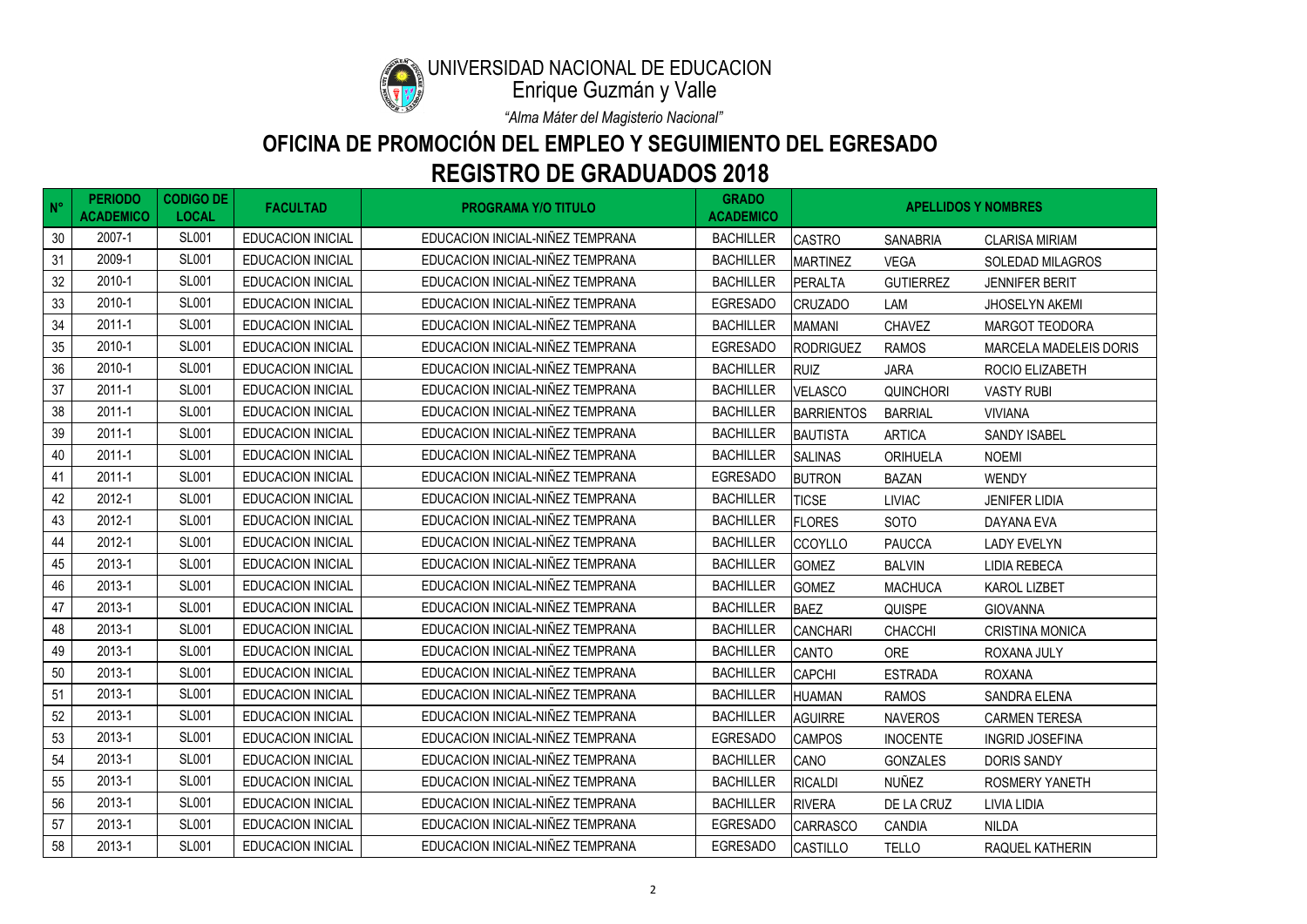

### UNIVERSIDAD NACIONAL DE EDUCACIÓN

Enrique Guzmán y Valle

| $N^{\circ}$ | <b>PERIODO</b><br><b>ACADEMICO</b> | <b>CODIGO DE</b><br><b>LOCAL</b> | <b>FACULTAD</b>          | <b>PROGRAMA Y/O TITULO</b>       | <b>GRADO</b><br><b>ACADEMICO</b> | <b>APELLIDOS Y NOMBRES</b> |                  |                           |
|-------------|------------------------------------|----------------------------------|--------------------------|----------------------------------|----------------------------------|----------------------------|------------------|---------------------------|
| 59          | 2013-1                             | <b>SL001</b>                     | <b>EDUCACION INICIAL</b> | EDUCACION INICIAL-NIÑEZ TEMPRANA | <b>BACHILLER</b>                 | <b>BRAVO</b>               | <b>MINAYA</b>    | <b>MAYUMI SESY</b>        |
| 60          | 2013-1                             | <b>SL001</b>                     | <b>EDUCACION INICIAL</b> | EDUCACION INICIAL-NIÑEZ TEMPRANA | <b>BACHILLER</b>                 | <b>CACERES</b>             | <b>BULEJE</b>    | <b>KATHERINE CINTHIA</b>  |
| 61          | 2013-1                             | <b>SL001</b>                     | <b>EDUCACION INICIAL</b> | EDUCACION INICIAL-NIÑEZ TEMPRANA | <b>BACHILLER</b>                 | <b>CALDAS</b>              | <b>MEZA</b>      | <b>TANNIA</b>             |
| 62          | 2013-1                             | <b>SL001</b>                     | <b>EDUCACION INICIAL</b> | EDUCACION INICIAL-NIÑEZ TEMPRANA | <b>BACHILLER</b>                 | <b>CALDERON</b>            | <b>HUARACA</b>   | <b>ROSA</b>               |
| 63          | 2013-1                             | <b>SL001</b>                     | <b>EDUCACION INICIAL</b> | EDUCACION INICIAL-NIÑEZ TEMPRANA | <b>TITULADO</b>                  | <b>QUILLA</b>              | AÑAMURO          | <b>LIZBETH SOFIA</b>      |
| 64          | 2013-1                             | <b>SL001</b>                     | EDUCACION INICIAL        | EDUCACION INICIAL-NIÑEZ TEMPRANA | <b>BACHILLER</b>                 | <b>QUISPE</b>              | <b>HUICHO</b>    | <b>KARINA</b>             |
| 65          | 2013-1                             | <b>SL001</b>                     | <b>EDUCACION INICIAL</b> | EDUCACION INICIAL-NIÑEZ TEMPRANA | <b>BACHILLER</b>                 | <b>REMICIO</b>             | <b>VILLACA</b>   | <b>CARLA OSHIN</b>        |
| 66          | 2013-1                             | <b>SL001</b>                     | <b>EDUCACION INICIAL</b> | EDUCACION INICIAL-NIÑEZ TEMPRANA | <b>BACHILLER</b>                 | <b>ROSALES</b>             | <b>BARJA</b>     | <b>EVELIN KATY</b>        |
| 67          | 2012-1                             | <b>SL001</b>                     | <b>EDUCACION INICIAL</b> | EDUCACION INICIAL-NIÑEZ TEMPRANA | <b>EGRESADO</b>                  | <b>SANCHEZ</b>             | <b>GALVEZ</b>    | <b>JENNY</b>              |
| 68          | 2013-1                             | <b>SL001</b>                     | <b>EDUCACION INICIAL</b> | EDUCACION INICIAL-NIÑEZ TEMPRANA | <b>BACHILLER</b>                 | <b>LEON</b>                | <b>VILLEGAS</b>  | ANDREA ALEJANDRA          |
| 69          | 2013-1                             | <b>SL001</b>                     | <b>EDUCACION INICIAL</b> | EDUCACION INICIAL-NIÑEZ TEMPRANA | <b>EGRESADO</b>                  | <b>CASTILLO</b>            | <b>RODRIGUEZ</b> | <b>KARLA ANDREA</b>       |
| $70\,$      | 2013-1                             | <b>SL001</b>                     | <b>EDUCACION INICIAL</b> | EDUCACION INICIAL-NIÑEZ TEMPRANA | <b>EGRESADO</b>                  | <b>CHAHUA</b>              | VALERO           | <b>MALENA JHOSELIN</b>    |
| 71          | 2013-1                             | <b>SL001</b>                     | <b>EDUCACION INICIAL</b> | EDUCACION INICIAL-NIÑEZ TEMPRANA | <b>BACHILLER</b>                 | <b>COSTILLA</b>            | <b>CONDORI</b>   | <b>LORENA BERTHA</b>      |
| 72          | 2013-1                             | <b>SL001</b>                     | <b>EDUCACION INICIAL</b> | EDUCACION INICIAL-NIÑEZ TEMPRANA | <b>TITULADO</b>                  | <b>SALGADO</b>             | CALLA            | <b>KELLY ELENA</b>        |
| 73          | 2013-1                             | <b>SL001</b>                     | <b>EDUCACION INICIAL</b> | EDUCACION INICIAL-RETARDO MENTAL | <b>BACHILLER</b>                 | <b>TORRES</b>              | <b>IBAÑEZ</b>    | <b>SHEYLA KAROLINA</b>    |
| 74          | 2013-1                             | <b>SL001</b>                     | <b>EDUCACION INICIAL</b> | EDUCACION INICIAL-RETARDO MENTAL | <b>TITULADO</b>                  | <b>ROMERO</b>              | <b>VILA</b>      | <b>ESMILDA DANNIA</b>     |
| 75          | 2013-1                             | <b>SL001</b>                     | <b>EDUCACION INICIAL</b> | EDUCACION INICIAL-RETARDO MENTAL | <b>BACHILLER</b>                 | <b>MENDOZA</b>             | ARGOMEDO         | <b>LAURA ALICIA</b>       |
| 76          | 2013-1                             | <b>SL001</b>                     | <b>EDUCACION INICIAL</b> | EDUCACION INICIAL-RETARDO MENTAL | <b>BACHILLER</b>                 | <b>VASQUEZ</b>             | <b>TUESTA</b>    | <b>SAORIA</b>             |
| 77          | 2012-1                             | <b>SL001</b>                     | <b>EDUCACION INICIAL</b> | EDUCACION INICIAL-RETARDO MENTAL | <b>BACHILLER</b>                 | <b>POMACAJA</b>            | <b>BAUTISTA</b>  | <b>BEATRIZ ISABEL</b>     |
| 78          | 2013-1                             | <b>SL001</b>                     | <b>EDUCACION INICIAL</b> | EDUCACION INICIAL-RETARDO MENTAL | <b>TITULADO</b>                  | YAÑE                       | <b>MEDRANO</b>   | <b>NELIDA</b>             |
| 79          | 2012-1                             | <b>SL001</b>                     | <b>EDUCACION INICIAL</b> | EDUCACION INICIAL-RETARDO MENTAL | <b>BACHILLER</b>                 | <b>JARA</b>                | <b>TARAZONA</b>  | <b>ISABEL SHESIRA</b>     |
| 80          | 2013-1                             | <b>SL001</b>                     | <b>EDUCACION INICIAL</b> | EDUCACION INICIAL-RETARDO MENTAL | <b>BACHILLER</b>                 | <b>RODRIGUEZ</b>           | <b>GONZALES</b>  | <b>ALEJANDRA VERENICE</b> |
| 81          | 2013-1                             | <b>SL001</b>                     | <b>EDUCACION INICIAL</b> | EDUCACION INICIAL-RETARDO MENTAL | <b>BACHILLER</b>                 | <b>ROSADO</b>              | <b>PACULIA</b>   | <b>JUDITH VIVIANA</b>     |
| 82          | 2013-1                             | <b>SL001</b>                     | <b>EDUCACION INICIAL</b> | EDUCACION INICIAL-RETARDO MENTAL | <b>BACHILLER</b>                 | <b>RUIZ</b>                | <b>JULIAN</b>    | <b>CELESTE SIBONEY</b>    |
| 83          | 2013-1                             | <b>SL001</b>                     | <b>EDUCACION INICIAL</b> | EDUCACION INICIAL-RETARDO MENTAL | <b>BACHILLER</b>                 | <b>ARELLANO</b>            | <b>HUAMAN</b>    | <b>LISBHET GREYS</b>      |
| 84          | 2013-1                             | <b>SL001</b>                     | <b>EDUCACION INICIAL</b> | EDUCACION INICIAL-RETARDO MENTAL | <b>BACHILLER</b>                 | <b>CORIMAYHUA</b>          | <b>SIERRA</b>    | <b>JULYANNA MERCEDES</b>  |
| 85          | 2013-1                             | <b>SL001</b>                     | <b>EDUCACION INICIAL</b> | EDUCACION INICIAL-RETARDO MENTAL | <b>BACHILLER</b>                 | <b>ORTIZ</b>               | <b>SANCHEZ</b>   | <b>BEATRIZ SUSANA</b>     |
| 86          | 2008-1                             | <b>SL001</b>                     | <b>EDUCACION INICIAL</b> | EDUCACION INICIAL-RETARDO MENTAL | <b>BACHILLER</b>                 | <b>GUERRA</b>              | <b>ROMERO</b>    | <b>LIZBETH GIULIANA</b>   |
| 87          | 2012-1                             | <b>SL001</b>                     | EDUCACION INICIAL        | EDUCACION INICIAL-RETARDO MENTAL | <b>BACHILLER</b>                 | <b>ALVAREZ</b>             | <b>HORNA</b>     | <b>MARLA ESTHER</b>       |